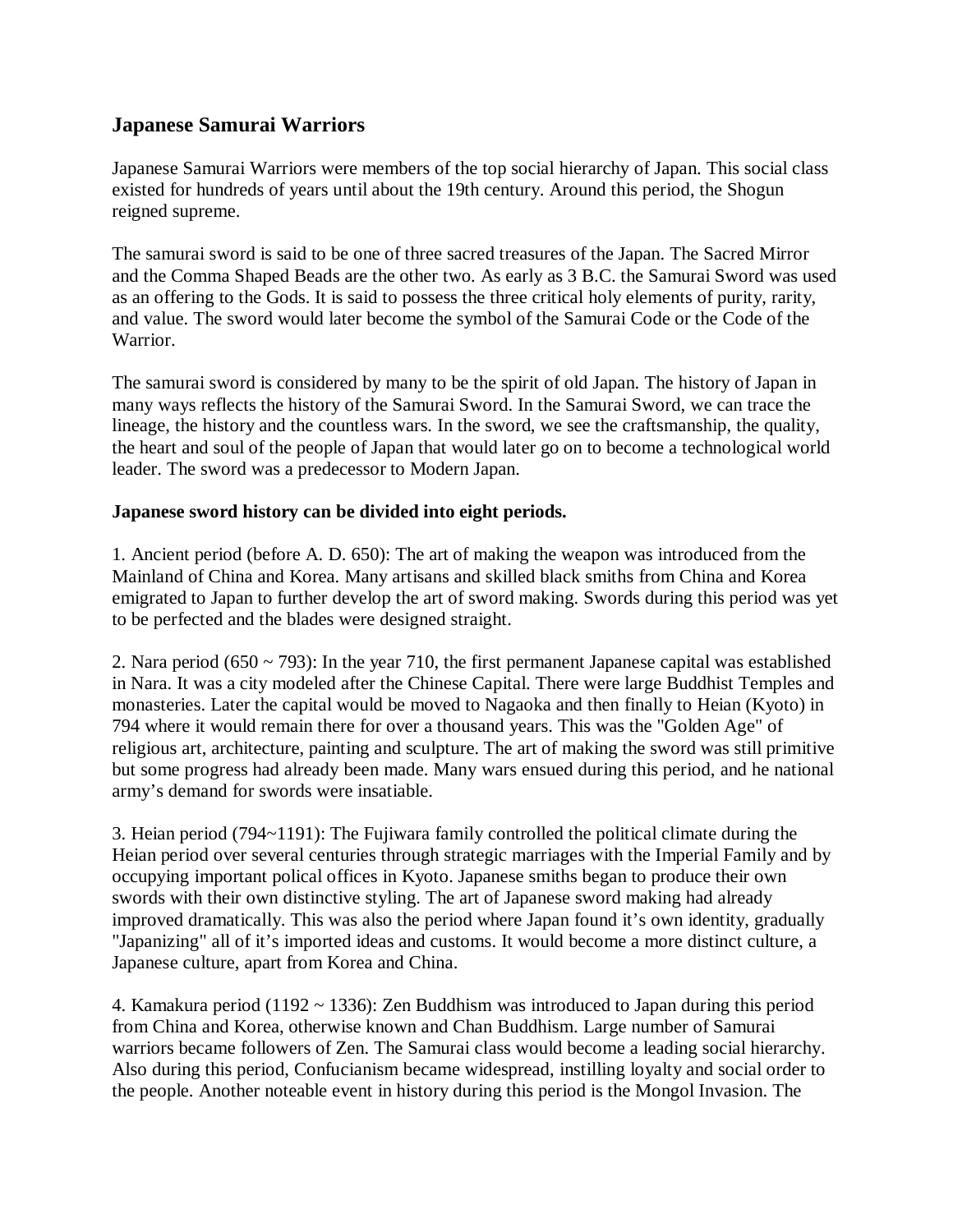Mongols had already conquered China and was eyeing Japan. A large fleet of Mongol ships had made it's way to Kyushu Japan, but was later forced to turn back because of horrendous weather conditions. A quite favorable event for the Japanese, as the Mongol army outnumbered the Japanese by a large number. Several more attempts would be made, but the Mongols would be forced back countless times due to hostile weather. Japanese smiths began experimenting with different kinds of metals and steel types to further improve the sword. The government demand for swords continued to fuel development and manufacturing.

5. Muromachi (Ashikaga) period (1337 ~ 1573): The Era of Civil Wars. Considered to be a very dark period in Japanese history. Bloody civil wars had broken out and the fuedal Lords and Shoguns of Japan raged relentless battles. The pouring of blood and death appeared to be without end. The demand for more fighting weapons and swords continued to rise. Ironically, this was the same period that the Portuguese traders and Jesuit missionaries arrived in Kyushu Japan and introduced the firearm and Christianity to the people.

6. Azuchi-Momoyama period (1574 ~ 1602): A more peaceful period. The arts in Japan began to flourish. Shogun Hedeyoshi made social distinctions between the Samurai Class and the Farmer Class. He forbade all Samurais from farming and had them live in castles. These attempts were made to create social order. With some new found peace, the people could now concentrate on developing their spirits. The art of sword making too, reached new heights.

7. Edo (Tokugawa) period (1603 ~ 1867) Edo was the Shogun's capital at the time. Continued peace brought much economic anc cultural prosperity. This was also a period of international seclusion as the nation was closed from outsiders. Only a handful of foreigners including the Chinese, Koreans and some Dutch traders were allowed to enter the Land of The Rising Sun. It was a capital offense at the time to enter or leave the country. This closed border policy continued until the 19th century. Commodore Perry of the American Navy is credit with opening up trade relations with Japan. Shortly thereafter, internal strife combined with foreign pressure ended the Tokugawa period and initiated the emergence of Modern Japan.

8. Modern period (since 1868): After 1876, the national government forbade the public wearing of swords. Industrialization was introduced, factories were built, Japan became an active trading partner with the Europeons and Americans. Their military power continued to rise. They would later annex Korea and China. They would win a war against Russia and later lose in World War II. They would then rise from the ashes to become an economic power, manufacturing world class goods and their brands becoming household names such as Toyota, Honda, Sony and Panasonic.

There was a legend from the smiths of Yamato Province in the history of Japan. The legend was about that the smith Amakumi in Yamato about A. D. 700 made the first samurai sword. Amakumi and his son gathered and examined the sword remnants after they found that nearly half of the returning soldiers from the war were carrying broken swords that they made. At that moment, Amakumi made a vow to himself that, "If they are going to use our swords for such slashing, I shall make one which will not break." After that, Amakumi and his son prayed for seven days and nights to the Shinto gods. Besides, Amakumi selected the best sand ore he could obtain and refined it. They worked hard and tried to improve of making the better swords. Later,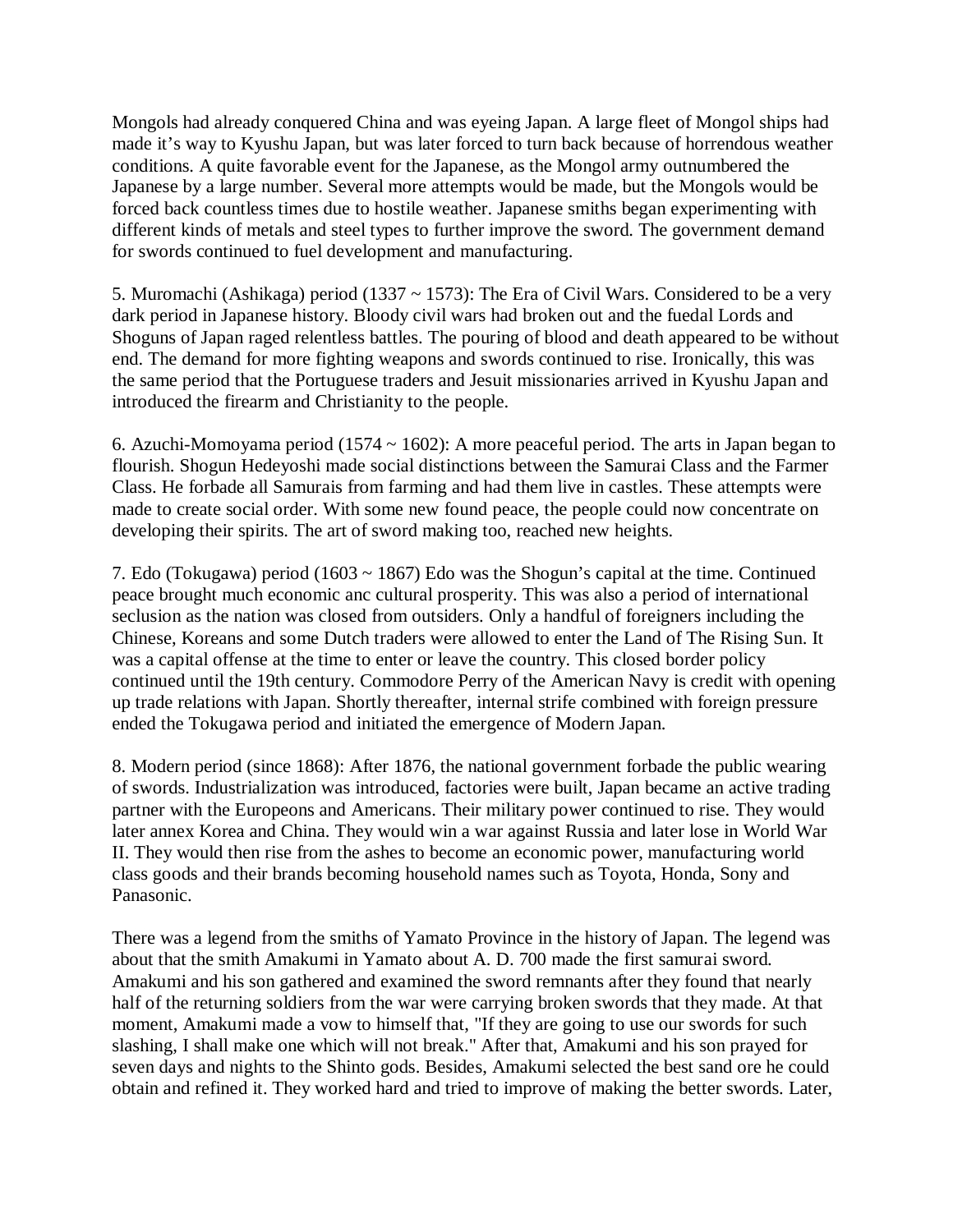the smiths emerged with a single-bladed sword, which had curvature. Finally, Amakumi and his son continued with their work and made many improved types of swords. After the other war during the spring, all the returning soldiers were carrying the swords in perfect condition.

Generally, there are four categories of samurai swords as weapons, which are made of steel, single bladed, curved, and tempered. Besides, there are four periods in the history of the samurai swords:

1. Ancient sword (Chokuto or Ken) Period (until A. D. 900): The swords chiefly made by the smiths from China or Korea or by the early Japanese smiths during this period. The swords were made of steel and mostly were straight (chokuto) type. The imitation of Chinese sword was gradually developed into the typical samurai sword. Top officials usually carried expensive swords made in China.

2. Old sword (Koto) period (900 ~ 1530): Power was obtained only by means of warfare during this time. So, the sword became an everyday weapon and was carried constantly by the samurai. The swords with the cutting edge of more than 4 feet were often employed. The straight sword for stabbing was replaced by a single-bladed sword with curvature. About the year 900, the smith Yasutsuna in Hoki began forging excellent samurai swords. The most famous swords' smiths appeared in Japanese history during the years 900 to 1450. After the year 1467, the smiths turned out blades in mass production due to the increasing demand for swords. So, there were only a few swords can be considered very good.

3. New sword (Shinto) period: The end of the long civil war caused the sword lost its functional value. The length of the long sword (daito) was shortened, the cutting edged being reduced to about 2 feet, and the samurai began carrying it by inserting it between the hip and the sash. The smiths engraved extravagant of flowers, shrubbery, and dragons on the swords, instead of the simple Sanskrit characters or grooves of older swords. Besides, pictures of maple leaves, cherry blossoms, chrysanthemums, or Mount Fuji could be found in the tempered lines of the swords. More than half of the samurai swords in today were made during this period.

4. Modern (Shin-shinto) period: The feudal system and the prestige of the samurai came to an end. Swords could no longer be worn. The smiths of swords lost their trade and turned to make hoes, scissors, and knives for their livelihood. So, a lot of the swords and its ornaments were exported to Europe and United States. Many books about the swords and its ornaments were published. Since 1926 until now, there has not been a single great smith of sword. A stamp of a cherry blossom with the character for Sho (1/8" diameter) could be found above the signature of the smith on the tang of many blades. Besides, many swords like police and parade sabers, which were manufactured during the last forty-year cannot be considered samurai swords because of the plating and methods of forging contrary to the conventional methods of hand-forging and tempering of samurai swords.

Statistically, there were around 1 1/2 million swords existing before World War II. Around 1/3 of them were over 2 feet in length (daito). At present, there are more samurai swords in the United Sates than there are in Japan. Japan has no more than 100,000 swords today. Around 250,000 to 350,000 swords has been brought into United States as war souvenirs by returning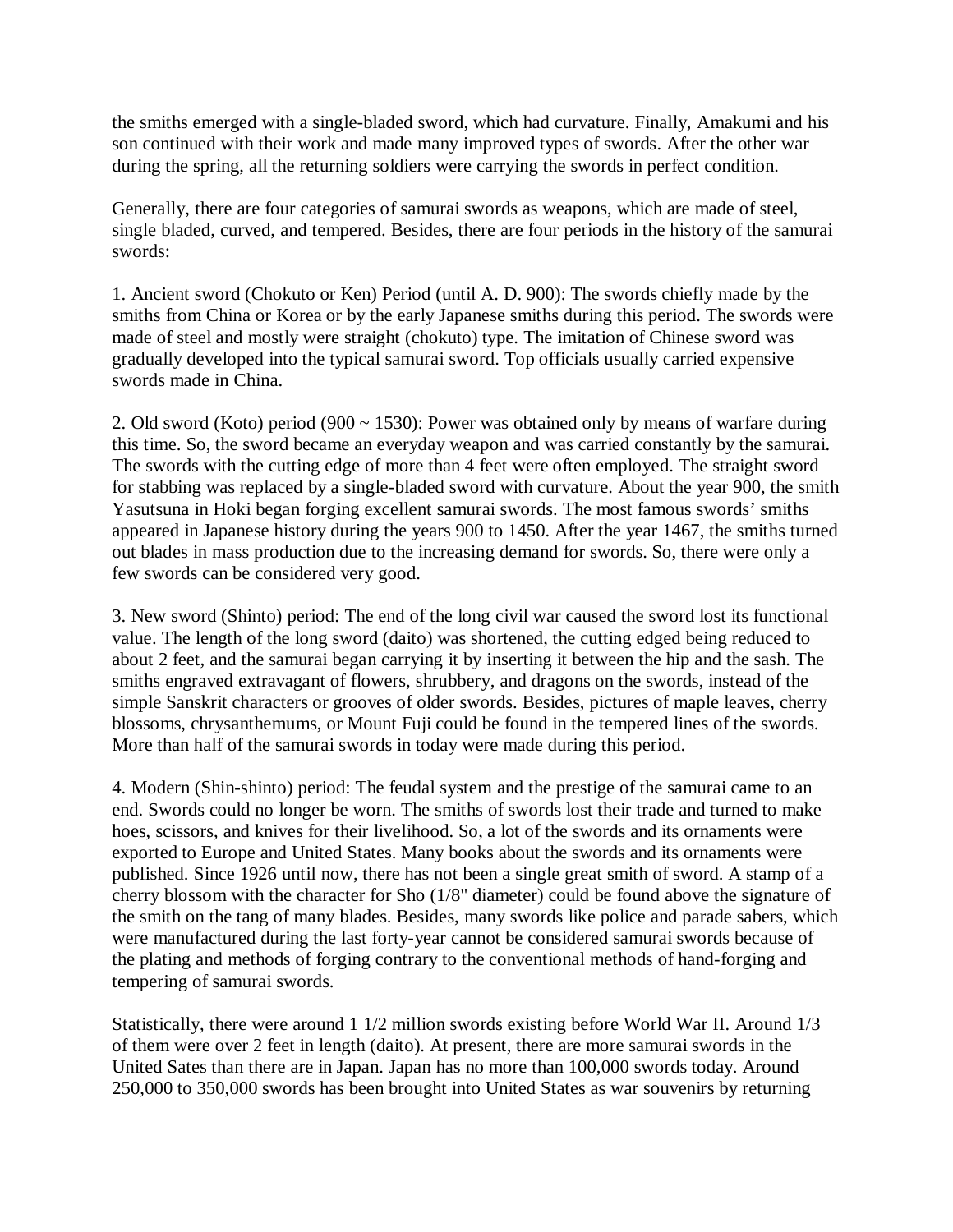servicemen after the end of Pacific War during the occupation of Japan. Most of them are long sword (daito) which is formerly used by Japanese commissioned and non-commissioned officers. Around 70% of the long sword are in United States today. Swords of buke-zukuri type, neo-army (shin-gunto) type, proto-army type (kyu-gunto) type, police sabers, army parade sabers, navy types, ken and jindachi-zukuri types have been brought into United States.

Samurai swords can be classified by length or by the types of mountings.

## Classifications of swords by length

Japanese use the shaku to measure the length of the cutting edge of the samurai swords. 1 shaku  $= 11.903542$  inches.

1. Long Sword (Daito): over 2 shaku in length; there are the longer of the two swords commonly worn by the samurai; difficult to temper a daito because of its length.

2. Medium Sword (Wakizashi): 1~2 shaku in length; worn by samurai as auxiliary sword, or by non-samurai, who were allowed to wear no more than one sword of this length.

3. Short Sword (Tanto): less than 1 shaku in length; the shorter of the two swords worn by the samurai as auxiliary swords. Women and tradesmen used them as protective weapons. Commonly called as hara-kiri knives. They are usually the hira-zukuri (without ridgeline) types.

## Classifications of Swords by mountings

1. Ken mountings: The oldest type known for swords of the ancient sword period. Straight, either single or double-edged blades.

2. Jindachi-zukuri mountings: For the long sword of the Old Sword period and were 4 ~ 5 feet in length. There were two rings on the scabbard because the swords worn suspended from the hip by cords. Many imitations of these mountings copied in the past one hundred years in some areas of Japan.

3. Buke-zukuri mountings: Come from the New Sword period. The handle is bound with narrow tape or leather thongs. There were no rings attached to the scabbards because the words were worn on the left hip, inserted between the hip and the sash and not suspended. The full length of this mounting was  $3\frac{1}{2} \sim 4\frac{1}{2}$  feet. This is the most common and is of great interest to connoisseurs. There have pockets for a kozuka (utility knife), a kogai (skewer), or a set of waribashi (split chopsticks) near the mouth of the scabbard. At the most, only two of these three itens were carried in the pockets of a scabbard.

4. Shira-saya mountings: Made of plain wood and were used to protect the blade or to replace a damaged mounting. It has no guard. It is also called as yasume-zaya (resting scabbard). This type is convenient for protecting a blade or an original mounting. A substitute blade (tsunagi) of wood or bamboo will be inserted to preserve the mounting when a blade is not kept in its original mounting.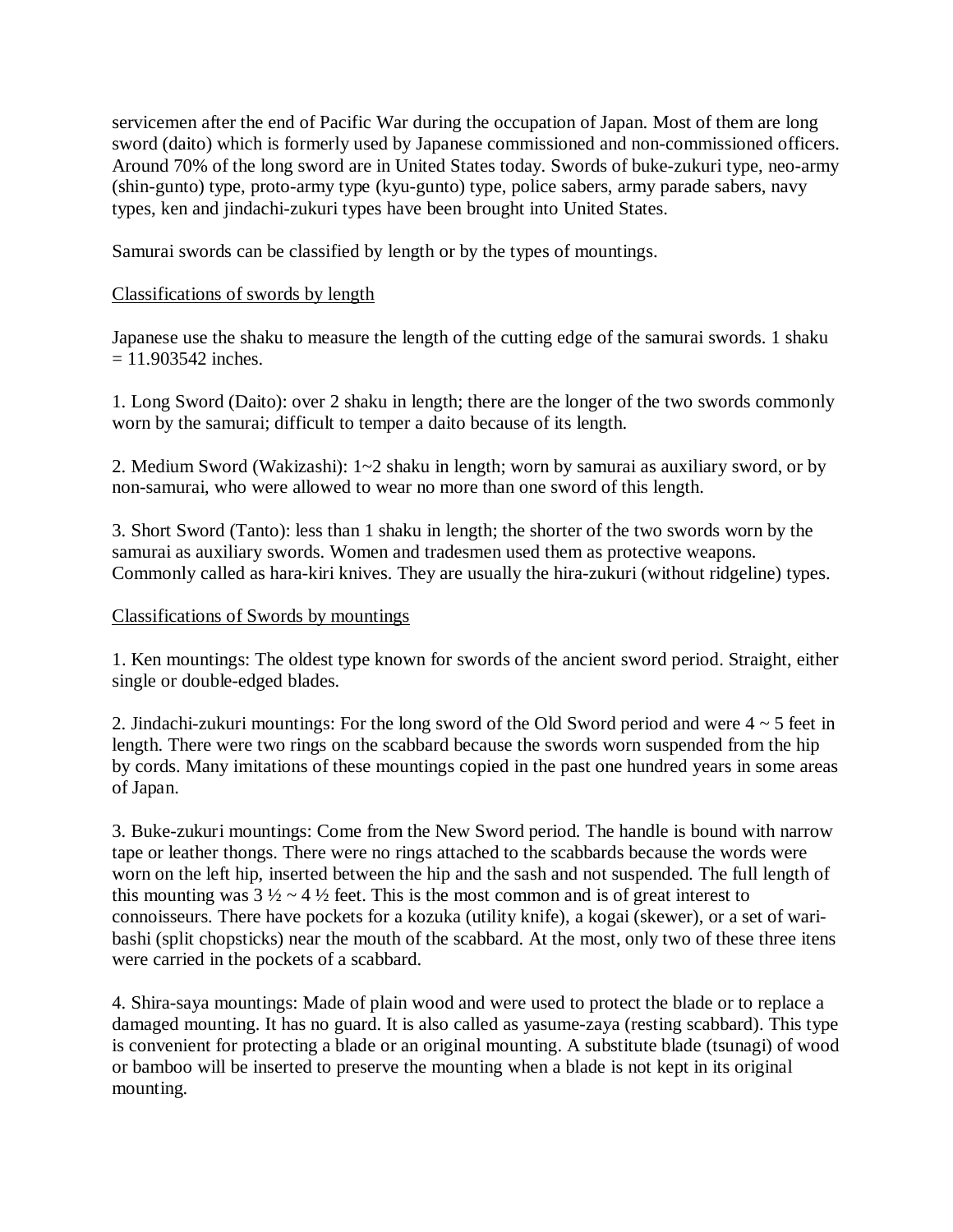5. Gunto (Army and navy swords) and their mountings

• Kyu-gunto (proto-army sword) mountings: The scabbard was chrome plated. The handle was wrapped with shark or giant-ray skin and bound with gold-colored wire. There was a strip of metal starting at the base to the top of the hilt.

• Shin-gunto (neo-army sword) mountings: The scabbard of this type resembles that of jindachizukuri mounting but is made of brown-colored metal and usually covered with leather when used in combat area. The handle, which is bound by leather thongs or cord, resembles that of bukezukuri type. The handle usually has cherry-blossom designs on its pommels and ornaments. Blue color of tassel is for company grade; red is for field grade; red and gold is for general grade.

• Kaigunto (naval sword) mountings: Three types of swords used by the officers of the Japanese navy: (1) about 15 inches long short sword; (2)long and bears a close resemblance to the jindachi-zukuri type or new-army type; having two rings attached to its dark scabbard. (3) long, but narrow and looks like a police saber.

6. Shikomi-zue (Sword cane) mountings: Made after the Meiji Restoration and most of them are of a poor grade.

There are two main parts of the sword:

(1) The blade (2) The mountings

### Composite of the blade

1. The point (Kissaki):

The point is the most difficult part of a sword to forge and to polish. The value of the sword is mainly determined by the condition of its point. Tempered lines (boshi) on a point need not necessarily be identical on both sides of the blade. Points can be classified into different types of the blade regardless of size, by size and shape, or by their tempered lines (boshi):

- 2. Dividing line of surface and point (Yokote)
- 3. Ridgeline (Shinogi): This line will not found on hira-zukuri blades.
- 4. Upper surface or ridge area (Shinogi-ji): Wide or narrow
- 5. Surface (Ji) and surface decoration:

- Grooves: were made for preventing the sword from bending and to lesser weight originally. Gradually were made for pure decoration.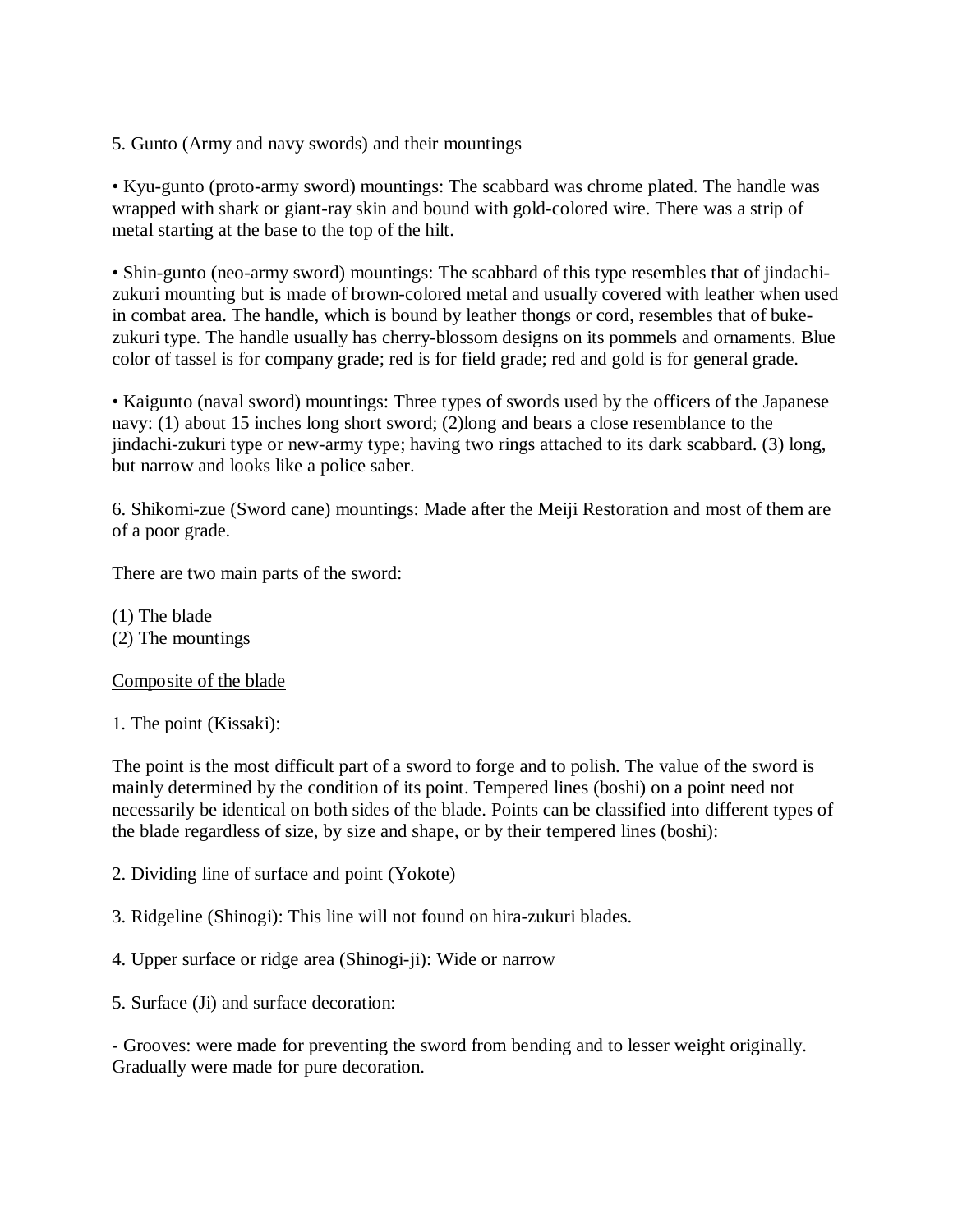- Carvings and inscriptions: A sword is not necessarily a good sword only because of its carvings or inscriptions on its surface or upper surface.

6. Tempered line (Yaki-ba): It is a continuous straight or wavelike line running the length of the blade. When skillfully polished, the tempered line, which is the hardest part of the steel, takes on a white color. It represents the most beautiful feature of samurai swords and is the most important item in their appraisal.

7. Back or top ridge (Mune)

8. Curvature (Sori): It is measured at the top ridge of a sword. Curvatures are classified into 2 types: deep and shallow.

9. Tang (Nakago): It fits in the handle or hilt. It is important in appraising samurai swords because they often reveal the date of a sword's construction and the identity of its maker. It can be classified by the shapes of tangs, shape of tips of tangs, file marks on tangs (yasuri-me), rivet hole in the tang (mekugi-ana) or the inscriptions on tangs.

### Mountings

Including all the fittings and furniture of the sword exclusive of the blade. Mountings are classified by:

1. Long Sword (Daito): over 2 shaku in length; the longer of the two swords commonly worn by the samurai; difficult to temper a daito because of its length.

2. Medium Sword (Wakizashi): 1~2 shaku in length; worn by samurai as auxiliary sword, or by non-samurai, who were allowed to wear no more than one sword of this length.

3. Short Sword (Tanto): less than 1 shaku in length; the shorter of the two swords worn by the samurai as auxiliary swords. Women and tradesmen used them as protective weapons. Commonly called as hara-kiri knives. They are usually the hira-zukuri (without ridgeline) types.

4. Collar (Habaki): It is made to prevent the blade from rattling in the scabbard and from slipping out of the scabbard.

- 5. Spaces or washers (Seppa)
- 6. Pommel or metal sleeve (Fuchi)
- 7. Rivet hole of the hilt (Mekugi-ana)

8. Hilt ornaments (Menuki): A hilt has a pair of menuki with identical designs or companion or counterpart designs.

9. Pommel at base (Kashira)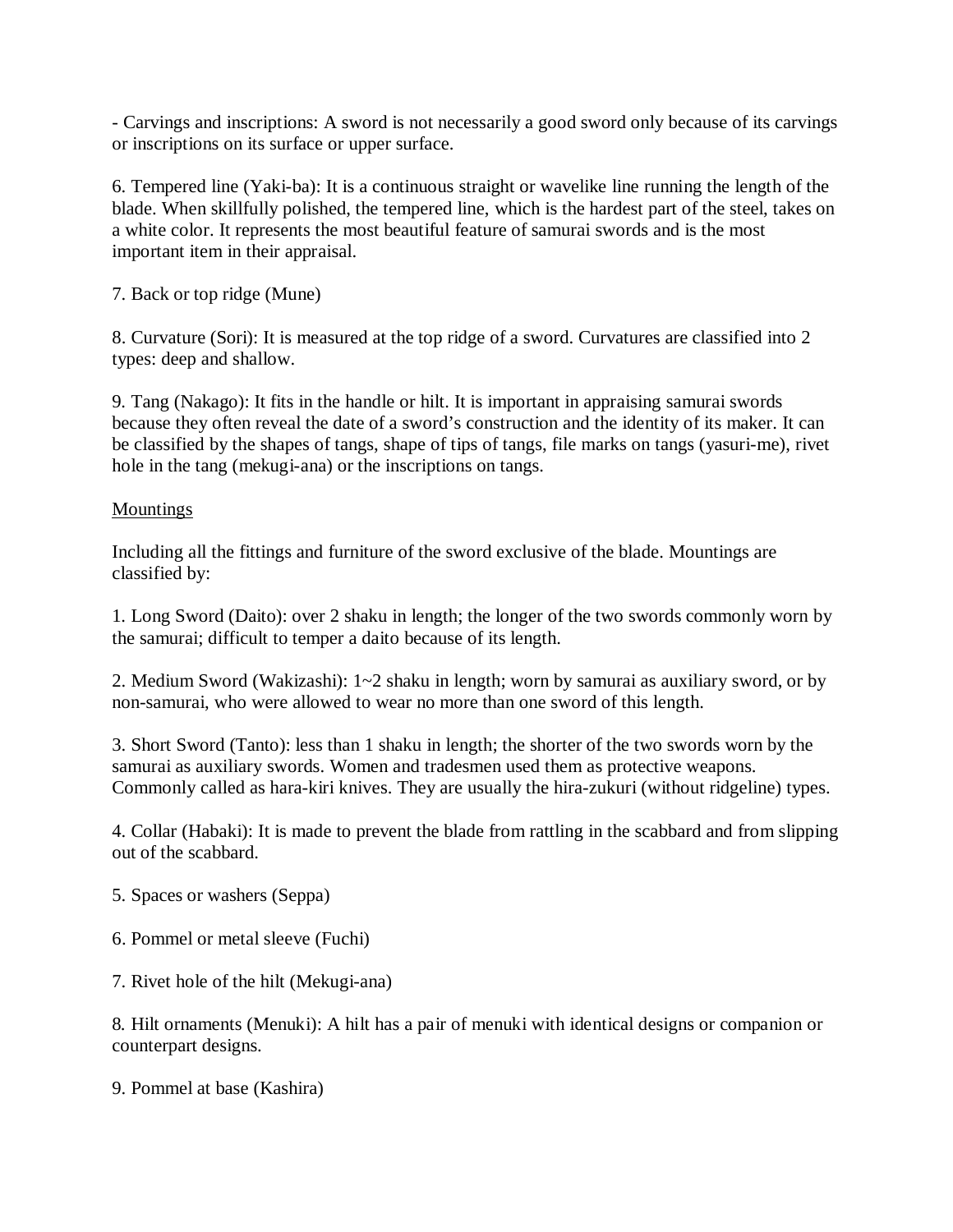Commonly, the samurai-sword blades are divided into the hira-zukuri type (without ridgeline) and the shinogi-zukuri type (with ridgeline). There are eight different types of the common samurai-sword blades:

1. Shinogi-zukuri, which is the most common and mostly found in long swords (daito).

2. Kanmuri-otoshi.

3. Unokubi-zukuri, which is found in short swords (tanto) after the late Kamakura period.

4. Shobu-zukuri, which was popular in the Muromachi period and generally, found in short blades.

5. Moro-ha, which is found in the tanto from the mid-Muromachi period. Straight blades with two cutting edges are known as ken.

6. Kata-kiri-ba, which is found in the short blades and was popular in the late Kamakura and the Momoyama period.

7. Kata-shinogi, the blades are generally short.

8. Hita-zukuri, which is the most common type for short blades without ridgeline.

Besides, there are five different types of construction of the blades:

1. Maru-gitae, which is with one grade of steel and used for mass production. Usually the swords reveal a smooth, grainless appearance on their surfaces.

2. Wariba-gitae, which is a better construction than Maru0gitae because harder blade-steel is applied to the blade.

3. Makuri-gitae, which is with the soft core that, surrounded by hard steel.

4. Hon-sanmai-awase-gitae, which is the skin steel cover the soft core and harder blade steel.

5. Shiho-zume-gitae, which is same as Hon-sanmai-awase-gitae with the addition of back steel.

The metal is heated, stretched and folded as many as twenty times before the sword assume its final form. Fine layers appear on the ridge area and surface that is called the grain (hada). There are different types of grains:

1. Plain (muji)

- 2. Straight grain (masame-hada)
- 3. Wood or wood-vein grain (itame-hada)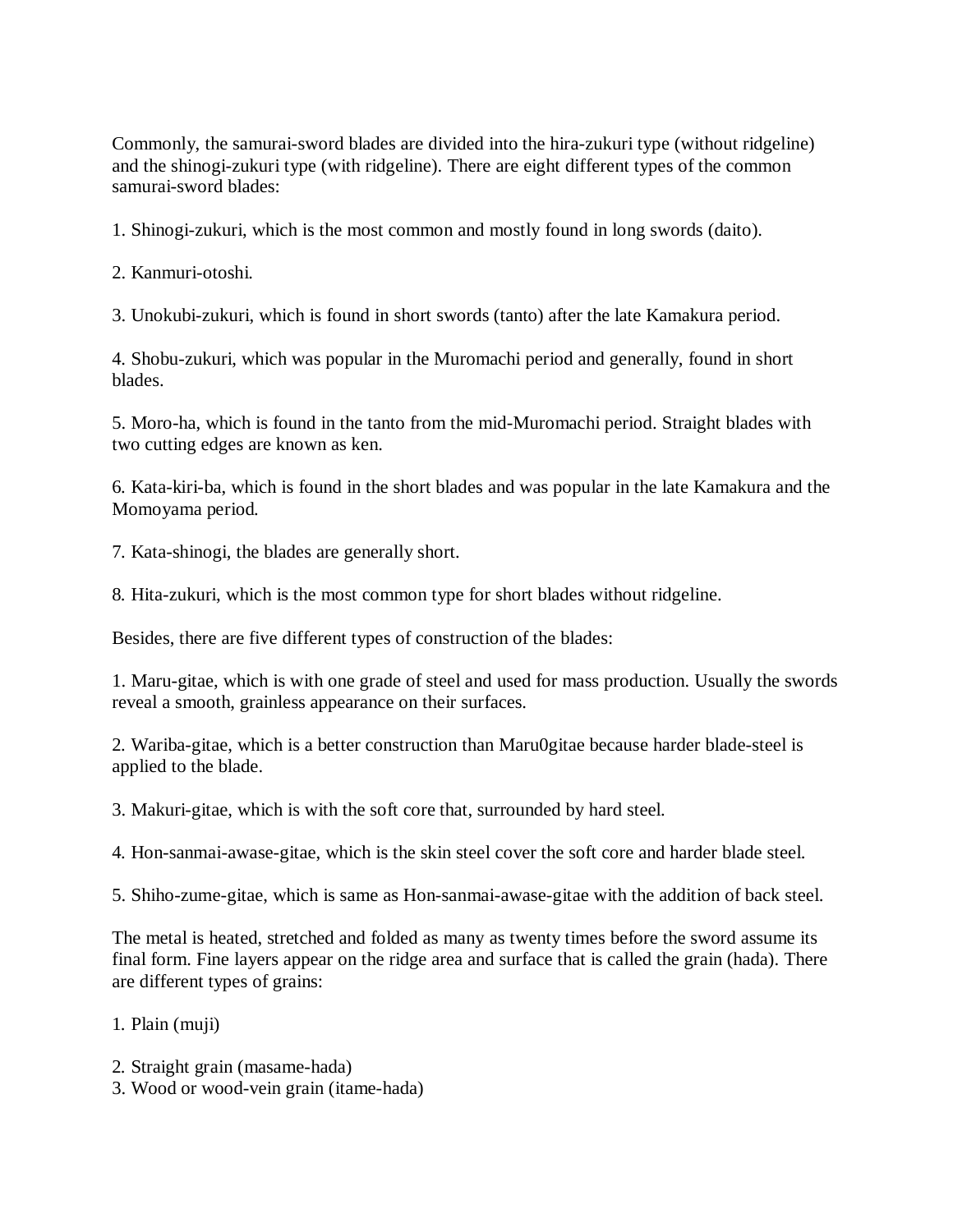- 4. Burl grain (mokume-hada)
- 5. Curved grain (ayasugi-hada)

There were a lot of problems that faced by the smiths in the ancient times. The smiths discovered that a sword with a razor-sharp blade very often broke off when used against armor. However, an unbreakable blade made of soft steel would bend. Another issue was to make the light sword for use in combat. The smiths found that the most satisfactory weight for a sword is around 2 or 3 pounds. There are many methods of making swords. Some of the methods have to go through many times of repeating process of heating and folding of the steel. After that, the smith engraved his signature and the blade was transferred to the polisher. Meanwhile, different artist will work on different parts of the swords like hilt ornaments, handle bindings, guards, and the sheaths.

#### Care and maintenance of the sword

The beauty and the value of the samurai sword are chiefly on the excellence of its flawless polish. The blade should never be touched with the hand because it is dangerous and will lead to eventual rusting. The best way to prevent rust is to keep the sword lightly oiled with lightweight oil because the heavyweight oil will soil the interior of the scabbard by causing dust to collect. Apply oil once a month to the sword if it is kept in a salty atmosphere. If in mountainous areas, the sword should applied with oil once every three months. Do remember to wipe off the old oil from the sword with a soft fabric, such as soft tissue before we reapply the oil to the blade. Then, sprinkle special oil-removing powder or talcum powder on the blade surface. After that, wiping off the powder by a clean before apply the light oil to the blade. Please do not use metal polish on the blade or on the metal mountings, especially the guard (tsuba). Finally, the tang should never be polished because it contains vital information about the maker.

# **Ninja Sword (Ninja-to)**

The ninja sword (ninja-to) was quite different from the samurai sword. The long sword that the samurai carried was made of high-carbon steel, and took months to make. They were hand made specially for each samurai warrior, taking great care to make a very high quality sword. Each sword was made by a highly trained Black Smith who practiced and studied the art of sword making. The Samurai Warrior truly had the finest swords in Japan. It was so sharp that it could easily cut a man in two, even through their armor. The length of the samurai swords averaged around 26 1/2 to 37 inches.

The ninja sword was considerably shorter, only 24 inches, and the quality of the swords was inferior. The reason for the poorer quality was the way they used the sword as opposed to the way the samurai used theirs. Samurai would swing their sword, severing limbs and slashing at the opponent. Ninja, on the other hand, used the sword more in a stabbing motion, almost like a spear. To use the blade of the ninja sword effectively you would have to use a sawing motion when the blade came in contact with the opponents flesh. The straight blade made them weaker but easier to make. The Ninja class was not a respected social group in Japan. They were an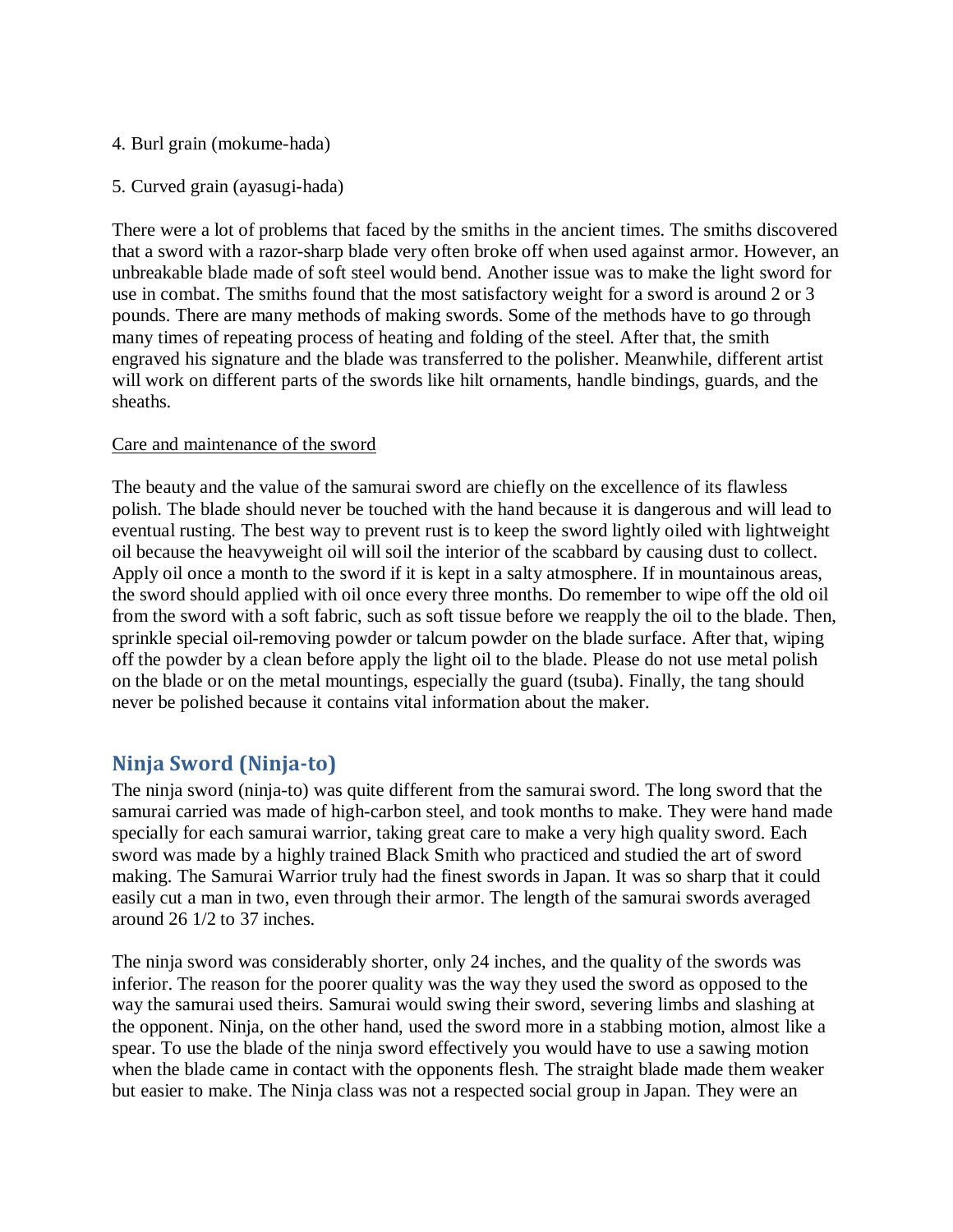underground society who did not work with the best commercial weapons. They were however highly trained guerilla warriors and used every weapon in the book.

Another reason for the poor quality of the swords is that since the ninja was mostly mountain people and outlaws, they could not afford to hire expert sword smiths like the samurai class. Also their own sword smiths did not have access to the right resources to be able to make curved edge swords with well constructed blades. If a Ninja could overcome a samurai he would take his swords, simply because they are better.

Although the ninja sword was smaller and poorer quality, it had many uses. The scabbard for instance was made longer than the sword, about 3 to 4 inches longer. At the end of the scabbard there was a hidden compartment that was used to hide small weapons such as spikes, daggers or small amounts of poisons.

Another use the sword had was that it could act as a small step by jamming the blade into the ground, the ninja could use the hand-guard as a step to get that extra height needed to scale a wall. Because the blade was not very sharp, the ninja could also use it as a hammer by holding onto the blade (carefully) and hitting with the handle. Also it was common to have the tip of the scabbard come off so it could be used as a snorkel.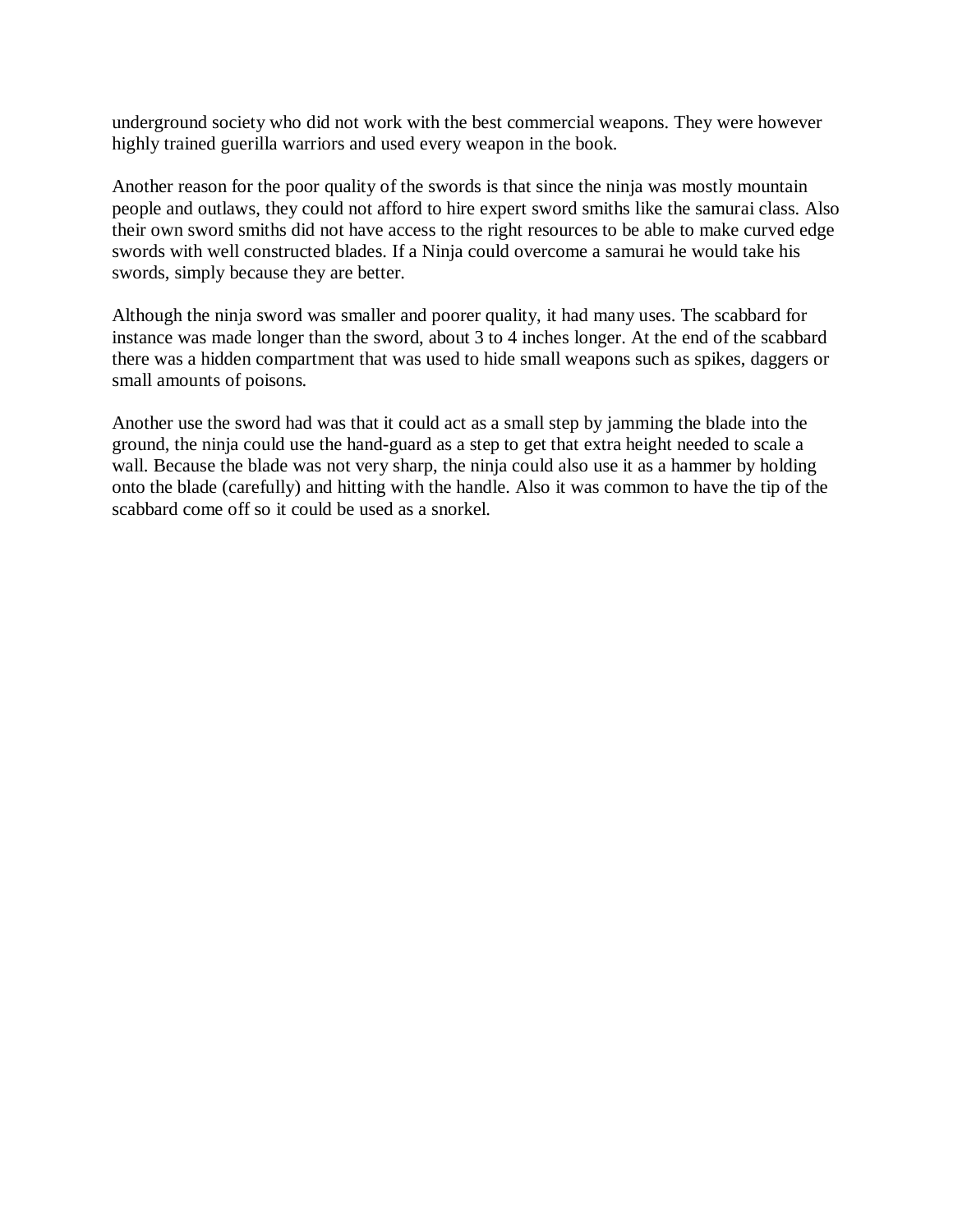# **Samurai Sword Terminology & Definitions**

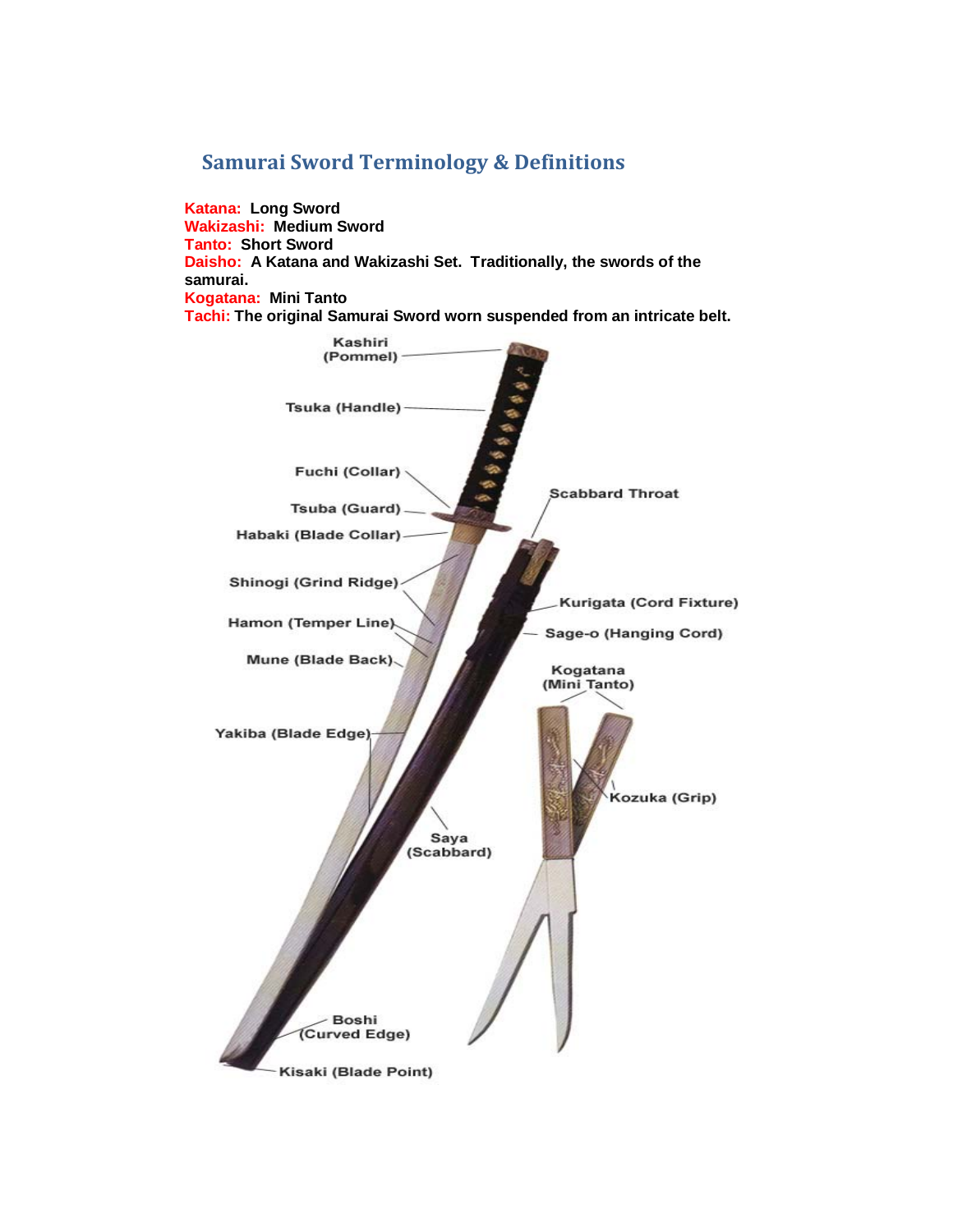# **Tang Types**

**The tang is the portion of the blade that is inside the handle. Listed below are the different types.**

**Generally speaking, a sword will be stated if it is Full Tang. If not stated, then most likely it is a Half Push Tang.**



**Full Tang** The entire handle is the tang with the handle scales attached to the sides.



**Rat Tail Tang** A bolt or threaded pommel secures the blade to the handle.



**Half Tang** Approximately 1/2 of the handle is tang.



**Encapsulated Tang** Handle is molded around the tang.



**Half Push Tang** The tang is pushed into the handle and fixed in place.



**Full Push Tang** The tang is pushed into the handle and fixed in place.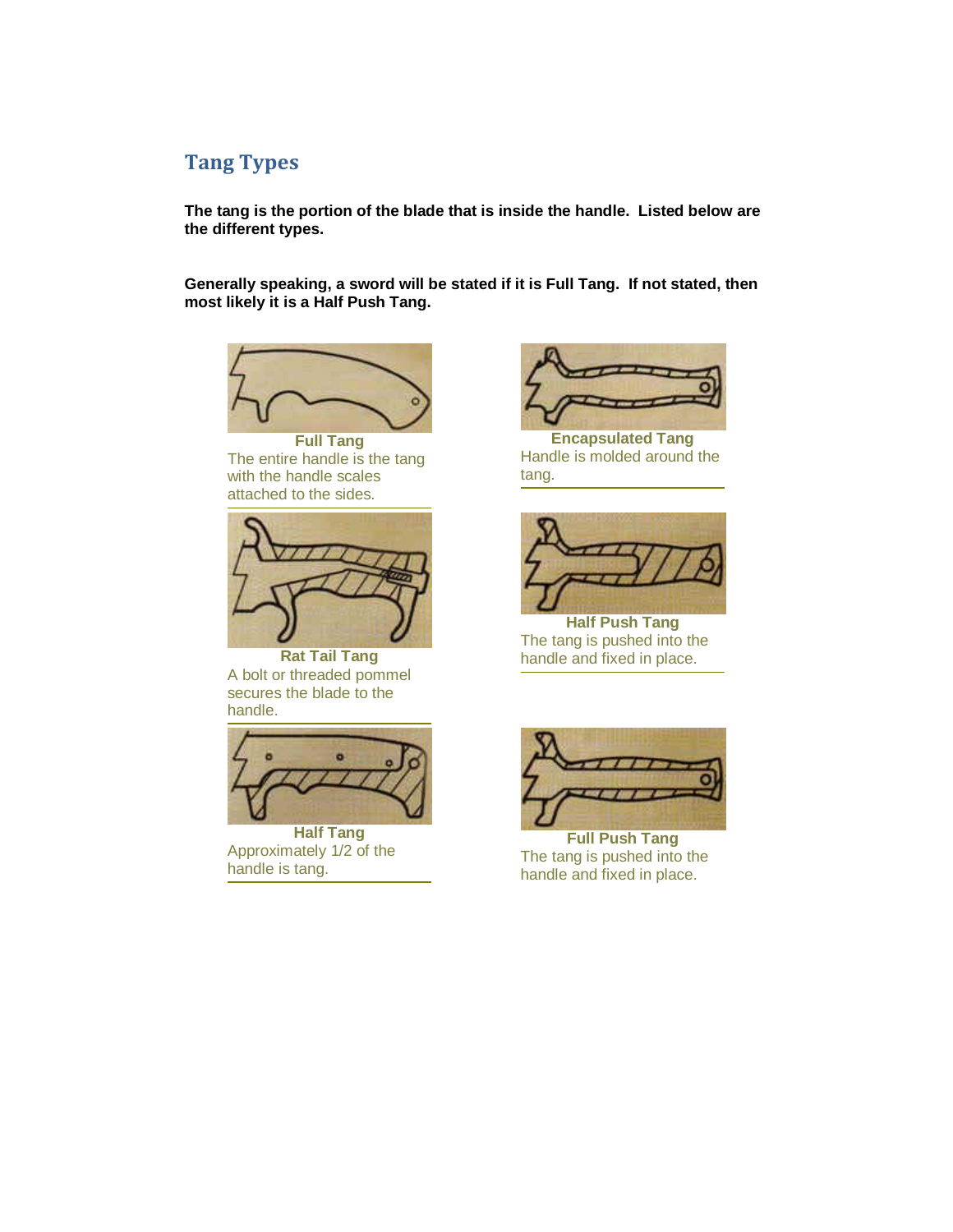## **Japanese Weapons**

Common Japanese weapons include: The samurai sword, the Ninja sword, the Sai, The Kubotan, the Tonfa and The Nunchaku. Japanese weapons originated from China, Korea, the original native Okinawans and through their own unique culturalism. The centuries of wars and battles engaged by the Japanese warlords and Shoguns helped further evolve the Japanese weapons collection into what we know of it today. Other widely known Japanese weapons include the Jutte, The Yumi, The Naginata, The Yari, The Shuriken (throwing star), The Ebo, The Keibo, The Jo (Staff), The Bo, and the Kama.

The Kama - Originally a farming tool to weed plants. Because the farmers were not allowed to carry weapons they used their tools to defend themselves. This weapon is most know for its use by ninjas.

The BO - A large staff (about 2 M) used as a self defense weapon by the common people, who were not allowed to carry weapons.

The Jo - A shorter staff (about 1.35 M) also used as a selfdefense weapon by the common people.

The Keibo - A small stick (about 35 cm) used for fighting in small area's.

The Ebo - A very small stick (about 15 cm) perfect as a defense weapon and easy to cary around.

The Tonfa - A nightstick with a handle attached to the side of it. many police forces have adopted it to replace the old police baton (nightstick).

The Nunchaku - Two sticks connected by either a small cord or chain. Originally it was used as a farming tool to thresh grain. and the farmers started using them as weapons to defend themselves.

The Shuriken - The word shuriken means ``a dagger hidden in a palm,'' so all daggers small enough to hide in a palm were called by this name. They have many variety in their shape and usage. Some are starlike shaped, and thrown with spin. Some other are needlelike shaped, and thrown just like a throwing dagger. Though a shuriken can hardly penetrate armor protection, it was enough because ninja threw it at unarmed target mainly. Venom was used with shuriken normally.

The Yari - The Japanese spear didn't differ largely from that of other countries. During the Civil War Era, spear was the most standard weapon of bushi.

The Naginata - A pole arm with a single, curved blade on one end, is employed with sweeping, circular motions and, as an extension of the wielder, channels energy in a harmonious display of beauty and precision. The Naginata is a weapon with a rich history, utilized and refined from the Nara Period (710-784 A.D.) to today. Employed initially by the Bushi, it later found itself the specific weapon of the Sohei or Buddhist monks. It is the school of the spear and, as such, is a shafted weapon. The length of its oval shaft varied, from 5' to 8', depending on battle conditions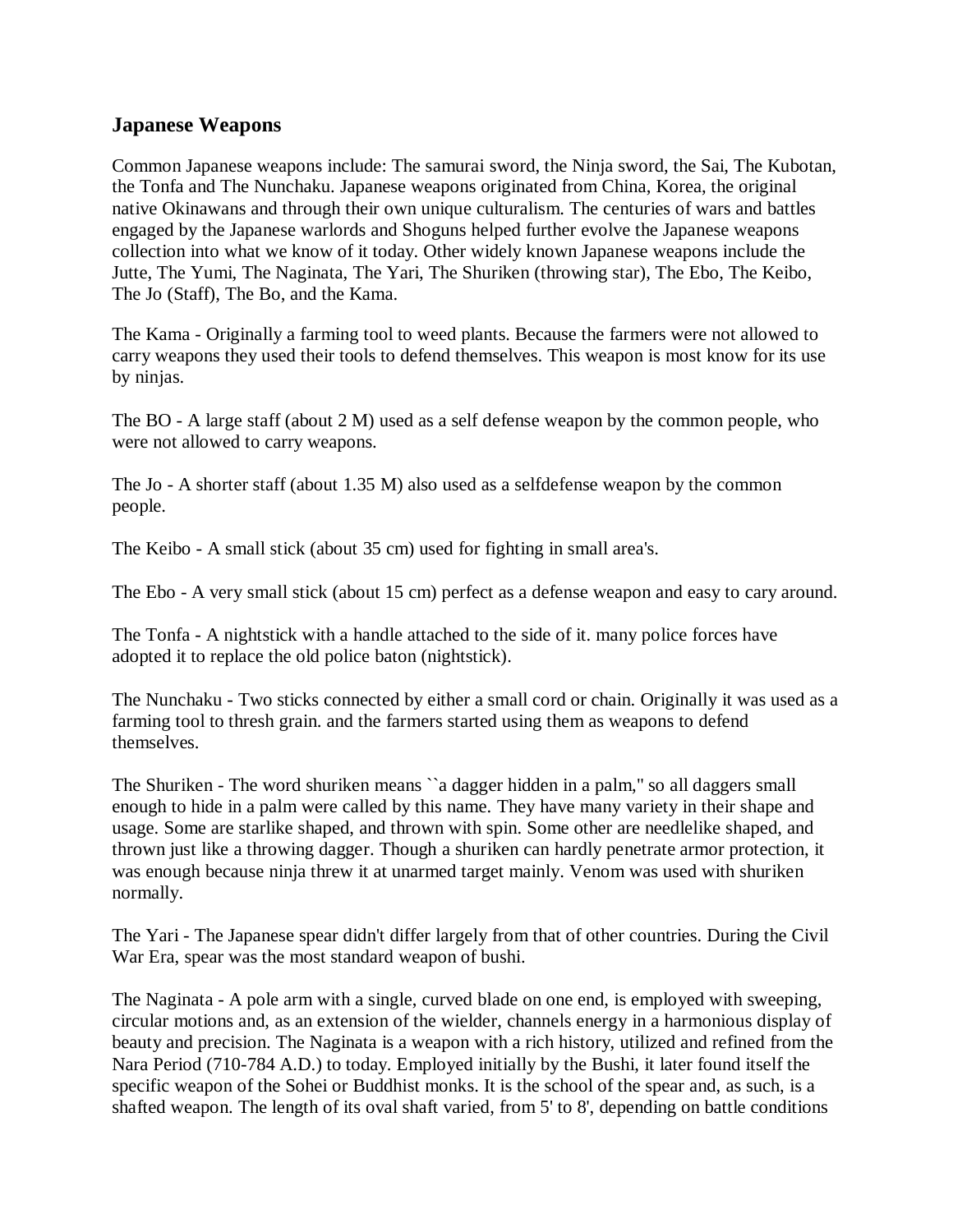and personal requests. The most striking feature, however, was the blade; it could be anywhere from 10 inches to more than 2 feet, and was sharpened on a single side, fashioned in the manner of either Sakizori or Uchizori. As with most shafted weapons, it was most devastating when utilizing sweeping, circular motions. However, thrusts with the blade and also the heavy Ishizuki on the butt end were acceptable tactical alternatives.

The Jutte - Jutte are implements that were used by the samurai as well as the feudal era police. They were used for trapping the blades edged weapons as well as jabbing, striking and trapping fingers.

The Yumi - The Japanese bow was the main battlefield weapon for the bushi until the 1530's. A typical Japanese bow is 2.3m length, made of bamboo with a string of silk and pine resin. An arrow is made of bamboo and bird feather. Bamboo is the best material for bow in the plant kingdom. Though inferior to modern composite archery bow in penetration and accuracy, it was a deadly weapon, too. Until the musket was brought from Europe in 17th century, the bow was most respected by bushi.

### **Chinese weapons**

Chinese weapons can be considered to be the origin or mother of all asian oriental weapons. The ancient monks of Shaolin learned to use anything as a useful weapon. The most popular chinese weapon was the staff, considered to be the king of all weapons.

The most popular Shaolin Kung Fu 'tool' wass the staff. A long stick that had a variety of uses and purposes. It is a multi-purpose implement that can be used for many things other than self defense. A staff is used as a walking stick, to carry loads on your back, carry and transport two water buckets, as a lever, tent pole, writing implement (in the sand) and many more. This is also the weapon that almost all Chinese martial arts consider to be "The Father of all Weapons". It is also highly effective and recommended for all martial artists to learn.

There were of course many staff types as there are different woods, people and ways of using. But in general most staffed weapons can be but into 5 specific sizes(general lengths - all Shaolin weapon dimensions were measured in 'natural' measurements relating to the user);

Dragon Staff (app 1½ person lengths or 8 to 9 foot) Shaolin Staff (app 1 person length or 5½ to 6½ foot [also Rat Tail Staff, very flexible, Bai La Wood]) Carry Staff (app ¾ person length) Cudgel or Walking Stick (app half person length and very stout) Flute, Ruler (app fore arm to fore arm and hand length)

Virtually any item that comes to hand can be used as an item of defense.

Clubbing or blunt weapons were popular among the Shaolin Monk Kung Fu practitioner for several reasons. Because of their spiritual beliefs they didn't believe in hurting or killing. Although a blunt weapon could hurt, it was difficult to kill someone with a staff or stick. What you would most likely do is subdue the attacker and hurt them. Many of them originated as farm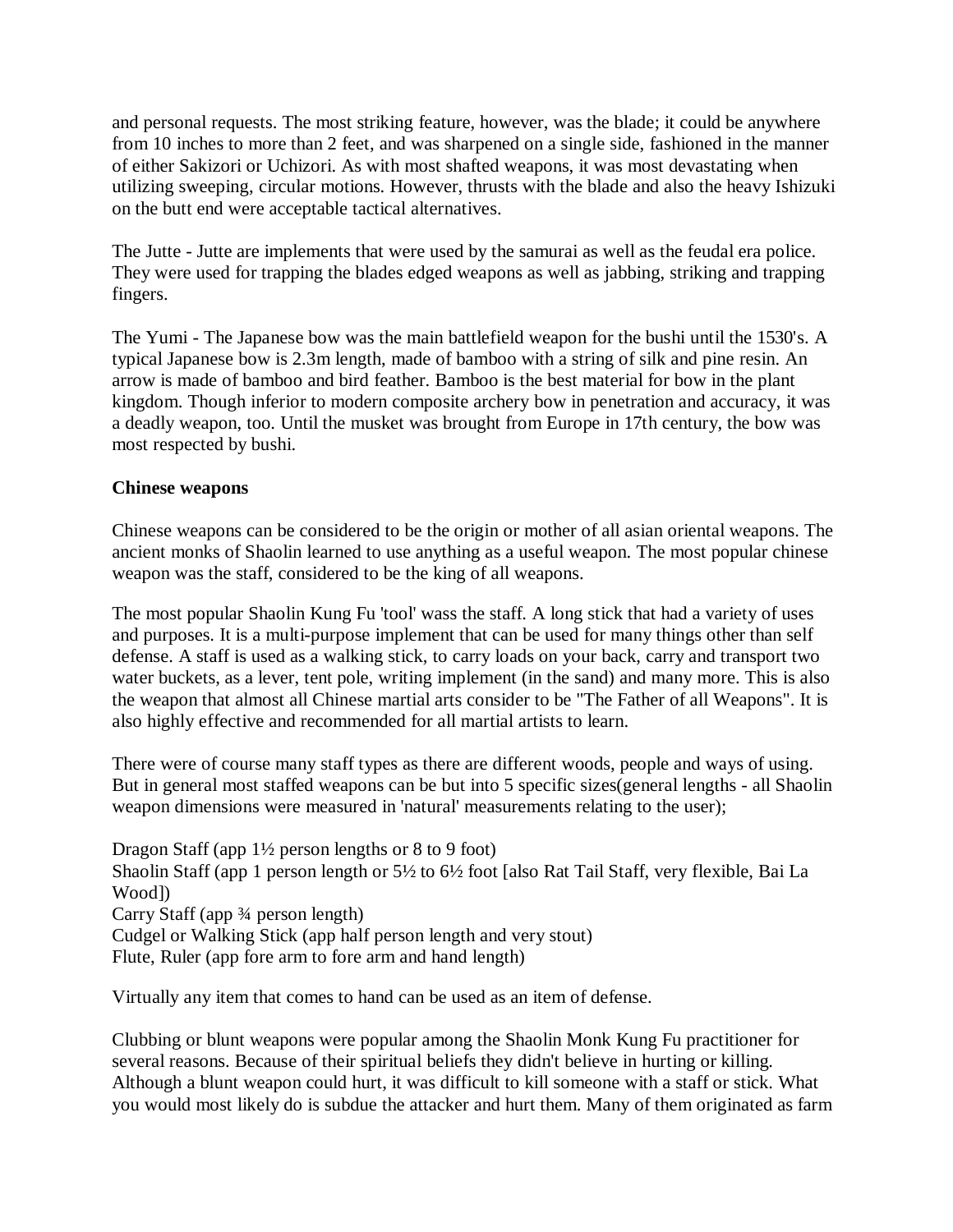tools and then became more refined and specialized with time.

Flexible weapons were the most difficult to master and the least understood. Few students ever mastered or took the time and discipline necessary to learn a flexible shaolin kung fu weapon. When we think about flexible weapons, we think of the 9 ring chain whip, the three sectional staff and many other. These weapons were the complete opposite to the sword and staff. They required a great deal of talent and training to master.

Some weapons of the China was designed to be used from a distance. Distance is preferable as a good defense and for secret attacks. Shaolin monks are normally not in the business of secretly attacking people, so these were rarely used and in very extreme circumstances. These weapons were common amongst vagabonds, assassins and ninjas. They were considered to be weapons of unfavorable reputation.

Shaolin Kung Fu and Chinese Martial Arts has 4 basic weapons: The staff, the broadsword, the spear, and the straight sword. These are the 4 basic weapons of Kung Fu and Chinese Martial arts and one that all serious martial artists should master.

The Staff - The Father of All Weapons The Broad Sword - The Marshall of All Weapons The Spear - The King of All Weapons The Straight Sword - The Gentleman of all Weapons

The origin of all weapons are as follows: The knife, the stick, the spear, the rope, and the hammer. From here all the weapons of the martial arts have grew and flourished. From these basic tools, we can find every martial art weapon of the tree.

Knife Stick Spear Rope Hammer

| <b>Non Standard</b><br>Weapons                                                                                                                                    | Pounding or<br><b>Bludgeoning Weapons</b>                                                                                                                                                      | <b>Sharp Edged Weapons</b>                                                                                                                                                                             | <b>Flexible Weapons</b>                                                                                                                                                                                                              | <b>Throwing</b><br>Weapons                                                                                                                                                                 |
|-------------------------------------------------------------------------------------------------------------------------------------------------------------------|------------------------------------------------------------------------------------------------------------------------------------------------------------------------------------------------|--------------------------------------------------------------------------------------------------------------------------------------------------------------------------------------------------------|--------------------------------------------------------------------------------------------------------------------------------------------------------------------------------------------------------------------------------------|--------------------------------------------------------------------------------------------------------------------------------------------------------------------------------------------|
| Sash<br>. Bench<br><b>Chopsticks</b><br>Iron Comb<br>. Flute<br>Iron Ring<br>Iron Ruler<br>Iron Smoking<br>. Pipe<br>: Iron Toad<br><b>Mandarin Duck</b><br>Spade | Crutch or Cane<br>Dragon Head Stick<br>Eight Corner Hammer<br>Golden Melon Hammers<br>. Buddha Hand<br>■ Cymbals<br>Hammer<br>Hook<br>▪ Lashing Staff<br>Mace:<br>• Mother and Son<br>. Hammer | " Arhat Coin<br>Axe, Dagger<br>Axe, Long Stick<br>• Axe<br>Brush Attacker<br>■ Brush, Wolf<br>Claw, Long Handed<br>Claw, Talon<br>Comb, Palace Heaven<br>Crescent Rake<br>Daggers, Twin<br>Fist, Brass | 7-12 Section Whip<br>Bull Whip<br>: Rope<br><b>Weighted Rope</b><br>Kriss Sword Breaker<br>Double Headed Comet "Flying Fork"<br>Star Hammer<br>Double Headed Flying<br>• Maul<br>Iron Chain Linking<br>• Club<br>Three Section Staff | <b>Bow &amp; Arrow</b><br>■ Crossbow<br>Back Cross Bow<br>. Fly Whisk<br>- Flying Dart<br>Flying Locust<br>Stone:<br>• Flying Knife<br>Flying Weight<br><b>Keteor Hammer</b><br>Dart Knife |
| <b>Monk Cudgel</b><br>Monk Spade<br>Whip Chain<br>• Rake<br>Ring Wheel<br>Scholar's Brush                                                                         | Shield<br>Three Section Staff<br>Flail<br>■ Two Section Staff<br>Water Parting Shield<br><b>Wolf Teeth Club</b>                                                                                | " Fork Short<br>• Fork, Flying<br>Fork, Horse<br>■ Fork, Scholar<br>Fork, Steel<br>■ Fork, Wolf Teeth Spiked                                                                                           | " Soft Hammer<br>Stick Soft Whip<br>Four Section 'Tang'<br>Rope Dart<br>Comet Star Hammer<br>Dragon Head Whip                                                                                                                        | " Rope Javelin<br>Rope Sling Shot<br>Sling Shot<br>• Mother Sun<br>Cross Darts<br>• Sleeve Arrow                                                                                           |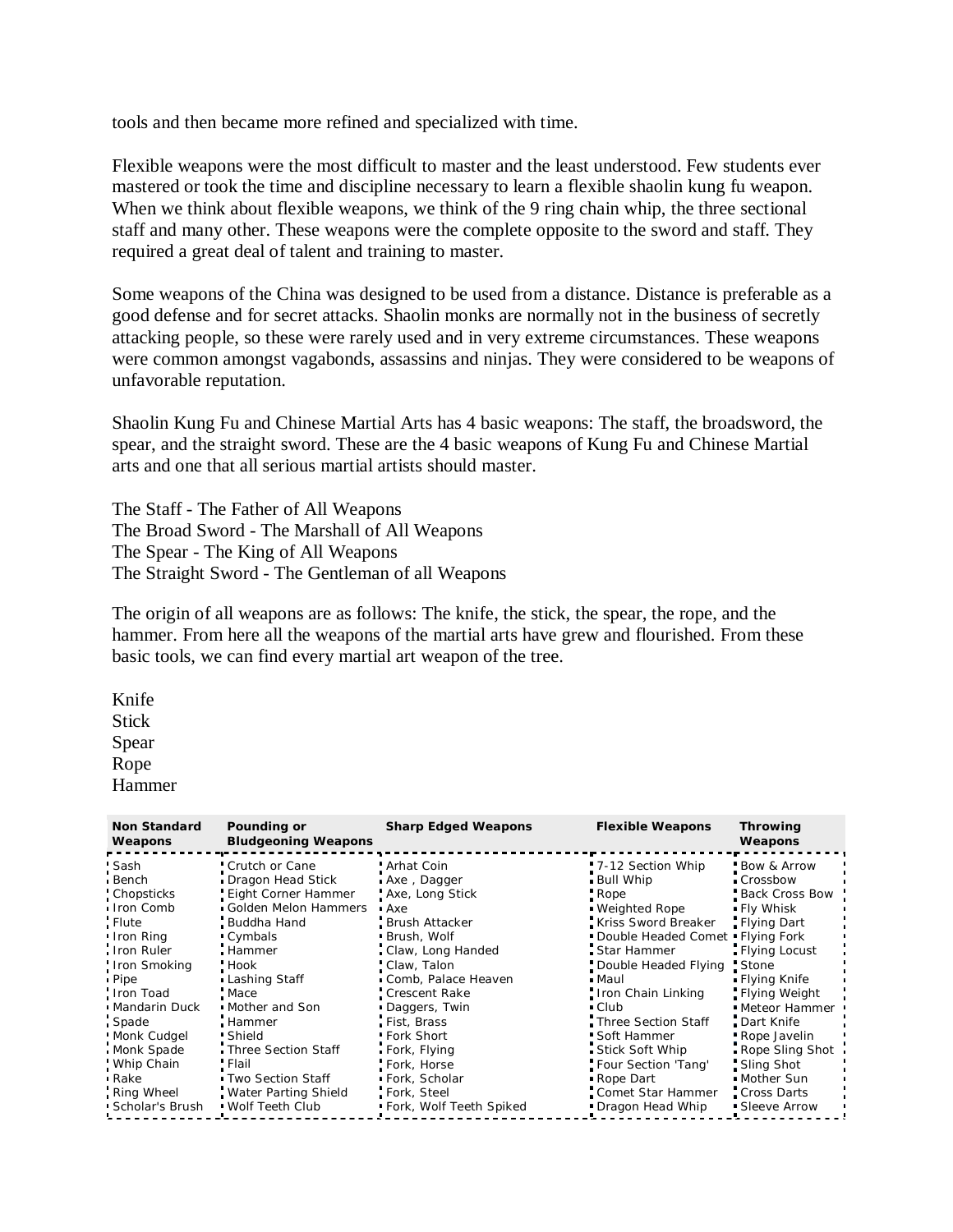|                     | Wolf Teeth Hammer |                                                           | ■ Club           | <b>Blow Dart</b> |
|---------------------|-------------------|-----------------------------------------------------------|------------------|------------------|
| ! Pen<br>Sickle     |                   | Halberd, Horse<br>Halberd, Large Horse                    | Dragon or Plum   | Flying Sting     |
| Tiger Fork          |                   | Halberd, Single Ended                                     | Flower Claw      | <b>Brass</b>     |
| <b>Four Section</b> |                   | Halberd, Twin Ended                                       | Flying Claw/Hook | ∎ Chopsticks     |
| Sickle              |                   | Halberd                                                   | Lether Soft Whip | Iron Madarin     |
| I Steel Fan         |                   | Hand, Buddha                                              | Hook Swords      | ■ Duck           |
| Hoe                 |                   | Heaven Lotus Phoenix Tail                                 |                  | Blum Flower      |
| Dragon Whisker      |                   | Heaven Lotus Wind Tail Tan                                |                  | Needles          |
| i Fork              |                   | i Hoe                                                     |                  | (Red) Poison     |
| Ox Horn Fork        |                   | Hook, Fire                                                |                  | Sand             |
| Two Point Fork      |                   | ■ Hook, Nine Teeth                                        |                  |                  |
| Two Teeth Fork      |                   | Knives, Butterfly                                         |                  |                  |
| ∎ Flail             |                   | ∎Knives , Deer Antler                                     |                  |                  |
| i Rope              |                   | Knives, Double Deer Antler K                              |                  |                  |
|                     |                   | Kris (Sword Breaker)                                      |                  |                  |
|                     |                   | ∎ L Shaped Halberd                                        |                  |                  |
|                     |                   | Lance, Long                                               |                  |                  |
|                     |                   | ■ Lance                                                   |                  |                  |
|                     |                   | Pincers, Long Handed                                      |                  |                  |
|                     |                   | <b>Rake</b>                                               |                  |                  |
|                     |                   | Rod , Nine Chi Tapered .<br>Rod, Eighteen-Chi Tapered Rod |                  |                  |
|                     |                   | Scissor & Ruler                                           |                  |                  |
|                     |                   | Shovel, Golden Bell                                       |                  |                  |
|                     |                   | Shovel, Golden Coin                                       |                  |                  |
|                     |                   | Shovel, Heaven Tangled                                    |                  |                  |
|                     |                   | Shovel, Lotus Flower                                      |                  |                  |
|                     |                   | Shovel/Spade                                              |                  |                  |
|                     |                   | Sickle                                                    |                  |                  |
|                     |                   | Spade, Gold Coin                                          |                  |                  |
|                     |                   | Spade, Convenient                                         |                  |                  |
|                     |                   | Spade, Crescent Moon                                      |                  |                  |
|                     |                   | Spade, Golden Bell                                        |                  |                  |
|                     |                   | Spade, Lotus Flower                                       |                  |                  |
|                     |                   | Spear, Double Headed                                      |                  |                  |
|                     |                   | Spear, Hooked Single                                      |                  |                  |
|                     |                   | Spear, Hook-Scythe Double                                 |                  |                  |
|                     |                   | Spear, Hook-Scythe                                        |                  |                  |
|                     |                   | Spear, Snake                                              |                  |                  |
|                     |                   | Spear, Throwing                                           |                  |                  |
|                     |                   | Spear, throwing                                           |                  |                  |
|                     |                   | Spear, Wolf                                               |                  |                  |
|                     |                   | Spear<br>Sting, Moon Tooth                                |                  |                  |
|                     |                   | Sting, Emei Piercers                                      |                  |                  |
|                     |                   | Stirring Heaven Killer                                    |                  |                  |
|                     |                   | Sword, Cicada Wing                                        |                  |                  |
|                     |                   | Sword, Eagle Head                                         |                  |                  |
|                     |                   | Sword, Heaven & Farth, Sun &                              |                  |                  |
|                     |                   | Moon                                                      |                  |                  |
|                     |                   | Sword, Horse Chopping                                     |                  |                  |
|                     |                   | Sword, Large Long Handed Broad                            |                  |                  |
|                     |                   | Sword, Broad, Ghost Head                                  |                  |                  |
|                     |                   | Sword, Broad, Long                                        |                  |                  |
|                     |                   | Sword, Broad, Nine Hook                                   |                  |                  |
|                     |                   | Sword, Broad, Nine Ring                                   |                  |                  |
|                     |                   | Sword, Broad, Southern                                    |                  |                  |
|                     |                   | Sword, Broad, Swallow Tail                                |                  |                  |
|                     |                   | Sword, Broad, Twin                                        |                  |                  |
|                     |                   | Sword, Broad, Two-Handed                                  |                  |                  |
|                     |                   | Sword, Butterfly Double                                   |                  |                  |
|                     |                   | Sword, Dashing                                            |                  |                  |
|                     |                   | Sword, Eyebrow Tip<br>Sword, Hook Sickle                  |                  |                  |
|                     |                   | Sword, Kick                                               |                  |                  |
|                     |                   | Sword, Long Handed Elephant                               |                  |                  |
|                     |                   | Nose Sword, Long Handled                                  |                  |                  |
|                     |                   | Sword, Long-Handed Yue Fei                                |                  |                  |
|                     |                   | Sword, Ox Ear Sharp                                       |                  |                  |
|                     |                   | Sword, Sleeve                                             |                  |                  |
|                     |                   |                                                           |                  |                  |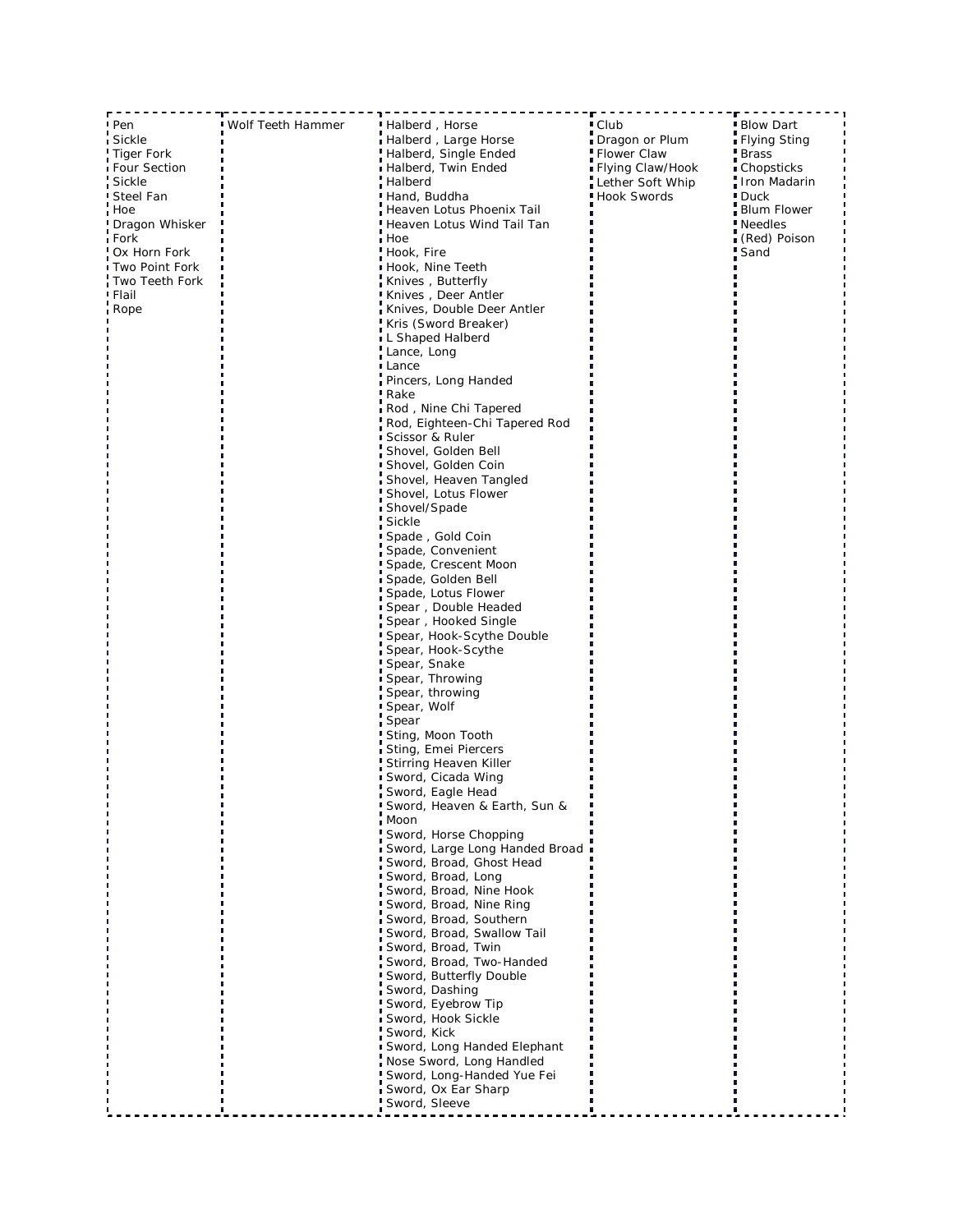| Sword, Slip or Thin<br>Sword, Straight, Piercer<br>Sword, Straight, Snake<br>Sword, Straight, 3 Point Double-<br>Blade<br>Sword, Straight, Twin<br>Sword, Straight, Two-handed<br>Sword, Straight, Unicorn Horn<br>∎Tree Knot |  |  |
|-------------------------------------------------------------------------------------------------------------------------------------------------------------------------------------------------------------------------------|--|--|
|-------------------------------------------------------------------------------------------------------------------------------------------------------------------------------------------------------------------------------|--|--|

#### **The Chinese Sword**

Medieval China saw great advancements in the science of metallurgy. They were far ahead of the technology available in Europe. These advancements allowed China to become a major military power. The power of the sword and arrived.

The basic techniques of forging and tempering developed in China. From these techniques, the renowned Japanese samurai swords were crafted. These skills arrived in Japan as early as the Sui and Tang Dynasty China AD 589.

Research has shown that the sword smiths of China were able to combine the following attributes over the past 20 centuries: Hard and durable edge, a resilient body that absorbs shock without breaking. In a sword this is very difficult to achieve and found to be impossible to combine for centuries before.

Smiths were able to combine these two apparently incompatible attributes by combining hard and soft steels in various ways. Hard steel tends to be brittle but strong. Soft steel tends to be resilient and springy but not strong and easily bendable.

There are 3 basic methods: There is Baogang or wrapped steel method. The hard high carbon steel forms the cutting edge and encloses a softer core of mild steel. The core metal is often folded on itself to increase density and strength. A baogang blade must be made with fairly thick jacket of hard steel or else it will lose it's sharpness after some use.

A more common form of blade forging is qiangang, or "inserted" steel. The high-carbon edge forms a core with is sandwiched between "cheeks" of mild steel. The cheeks are often made of alternating layers of iron and steel, which produce a pattern on the surface when the blade is polished. A skilled smith can manipulate the layers to produce patterns of great beauty, in addition to providing structural strength to the sword.

The last major type of forging is known in the West as "twistcore". This type is formed of parallel bars of twisted layers of hard and soft steel, all welded into a single unit under heat and hammer. When ground and polished, the surface resembles rows of feathery, star-shaped, or swirling elements.

Other technological advancements involved hardening the blade through the use of heat and quenching in liquid. This technique is universal today wherever blades are manufactured. China was one of the few places in which techniques were devised to differentially heat treat the edge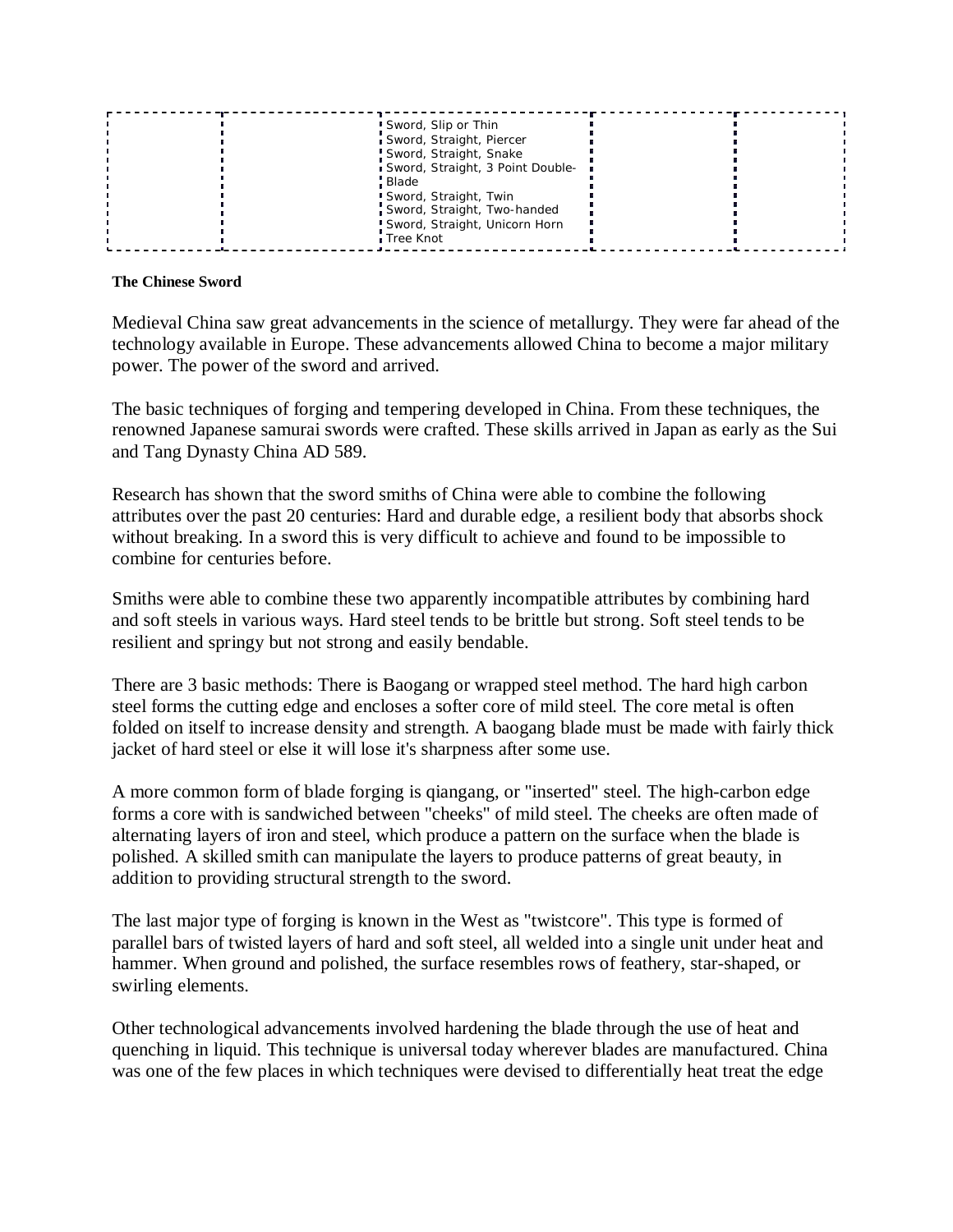as opposed to the entire blade. This technique was then further perfected by the Japanese, who used the skill labor of enslaved Chinese and Korean Smiths.

# **Filipino Kali**

Filipino Kali is the art of stick fighting. They use hard, bamboo sticks to strike and defend. They have made this particular fighting style into an art form. Filipino Kali teaches weapons fighting before bare hand to hand combat as they do in other martial art styles. For example, a student in any Chinese martial arts is expected to master hand to hand combat before moving on to any form of weapons.

Definition: martial art specializing in fighting with two baton-length sticks, with techniques adaptable to empty-hand or edged weapons. The terms "escrima" is thought to originate from the Spanish word "escrime", meaning to fence with a swoard--and is thought to have originated during the Spanish occupation of the Phillipine Islands. Often used synonymously for arnis and kali.

### **History of Kali, Arnis, Escrima**

Kali is an ancient term used to signify the martial arts in the region of the Philippines. In Southern Philippines, it is called Kali-Silat. Silat refers to the movements of the lower body. During Spanish occupation, they forbade the practice of Kali. The Spaniards called the art Escrima or Arnis. Hence, after this period, the martial arts of the Philippines, all three words were used to describe their art.

Kali is a prefix for many Filipino languages. One of the oldest is Karay-a-Panay. Other words include Kalipay (happness), Kalibutan (world). Kali is also used as a suffix. A very common word as you can see.

Recorded history tells us that the early Filipinos migrated from the southern islands. Kali is also used in India. Kali is the name of an Indian God. Kali is also found in Indonesia.

In Indonesia, they fight more with Silat than Kali. In Pentjak Silat is included a study of the body's center of gravity and how to constantly topple it. In Southern Philippines, Silat is used in dances, as martial arts, and as games. They played it as young children of 6-8, and we never thought of it as a martial art, just as a funny game of physical wit.

Dance relates to the culture of the country. A study of the dance forms of the Philippines shows that the kali pattern is ingrained in all the hand gestures and footsteps for agility. None of these kali patterns are seen in the dances of India, Indochina, Indonesia, Malaysia, Thailand, China, Japan, Pacific islanders. Only in the Philippines will you see these dance patterns similar to the kali patterns. So even if there is similarity to the Silat of Indonesia, Kali still developed into its own, in ancient Philippines.

The martial arts was taught and practice by both men and women in the Philippines. Combat was used amongst neighboring tribes and warlords. The Filipinos have a long history of women fighting in battle, wars and combat.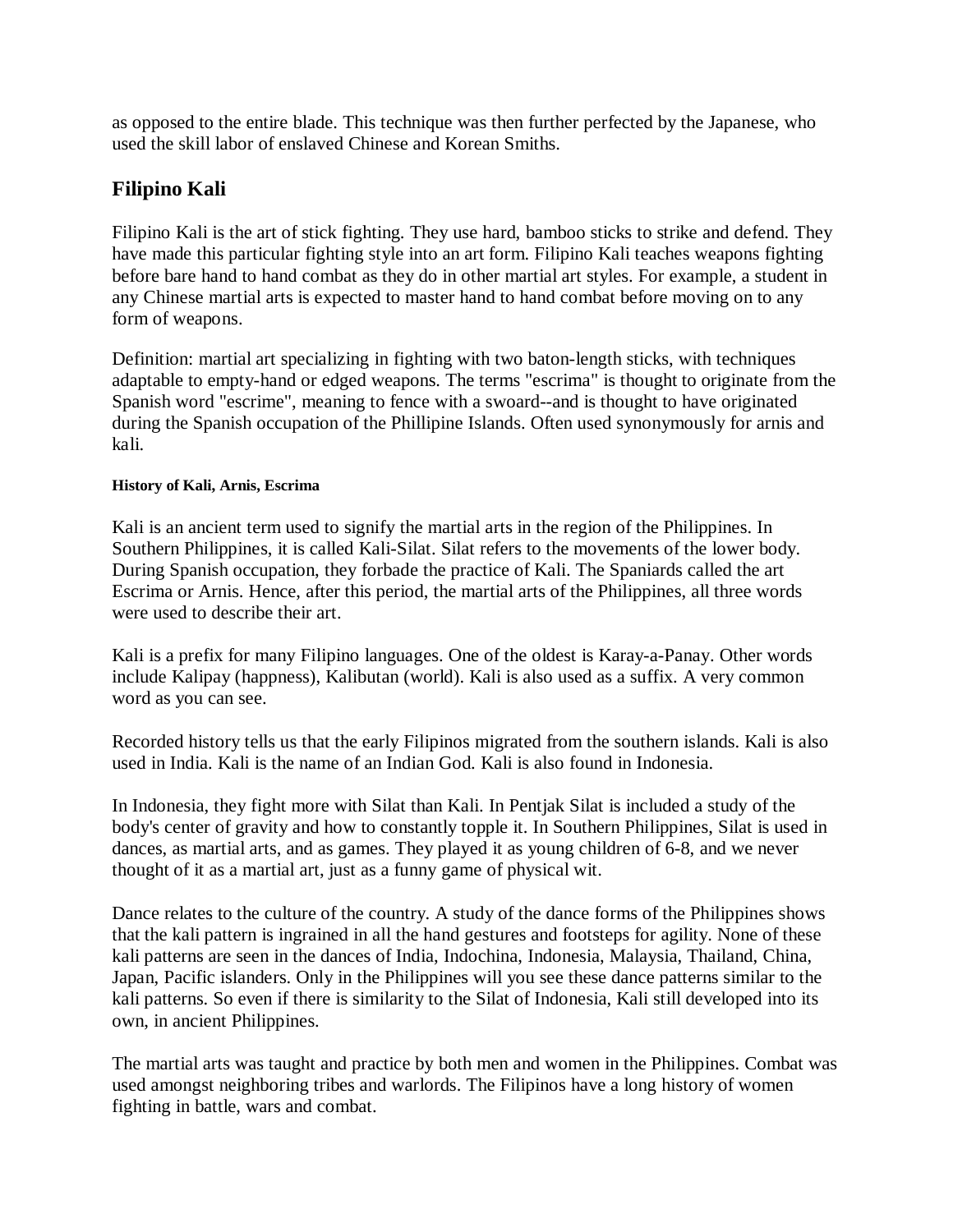The Filipinos pride themselves in believing that the martial arts of their nation was a self originated art, not borrowed from the Chinese, Koreans, Japanese, or Spanish.

Kali, escrima or arnis de mano, stick fighting was developed over a period of many centuries in the Philippines as her people fought for their independence from foreign invaders. Each skirmish with a new culture added to the Filipino Martial Arts as Kali warriors developed techniques to combat foreign styles. Subsequently, more than 100 different Filipino Martial Arts styles developed, which can be grouped into three complete self-defense systems which utilize sticks, swords, empty hands and other weapons. The systems are called Northern, Southern, and Central.

"Kali," the mother of escrima and arnis de mano, is the preferred reference by its practitioners. Always assuming the use of the blade, whether it be the sword or knife (dagger), Kali employs many techniques, including strikes, stances and weapon handling, which have influence from China, Arab missionaries, Indonesia and Spain. This is due to immigration as well as invasion and occupation. The Philippines' colorful history records the immigration of several cultures to the islands, all of which influenced the Filipino Martial Arts. The Madjapahit, who settled in the Southern stretches of the islands, where influenced by Arab missionaries and became know as fierce Moslems (called "Moro Filipinos") who violently opposed foreign peoples on their native land. During the American occupation of the Philippines in the early 1900s, Moros, marked by tiger-eyes and red headbands - signifying a resolve to kill until killed - strode singly down the streets blading everything in their path, embracing the belief that every slain Christian assured their places in heaven. So tenacious was the Moros' rampage that hundreds of reports by American soldiers surfaced, stating that the slugs of .38-caliber pistols failed to stop the advancing Moros. As a result of those reports, the .45-caliber pistol was designed and issued to American servicemen. Although the Moros' religious fervor was a crucial element in their destruction, it was the use of their bladed weapons that allowed the bloody chaos to succeed. The art they so deftly employed was Kali.

Spanish conquistadors, led by Ferdinand Magellan, invaded the islands in the early 1500s. A pirate according to Filipino history, Magellan was slain by the heroic chieftain Lapu Lapu and his men. The armor-clad Spanish, overpowered by the fierce islanders and their fire-hardened sticks, retreated. In the 1570's, unable to match the conquistadors' muskets, the Philippines fell under Spanish rule. The Filipinos preserved their Martial Arts by integrating it into native costumes and dances, often performing Kali movements in the form of dance for the pleasure of Spanish dictators.

In 1935, the Philippines were recognized as an independent nation until occupied by Japan during World War II. Welcoming U.S. intervention during the occupation, Filipinos eagerly enlisted in American services. Known for close-in, hand-to-hand combat with bolo knives, the Filipino troops established themselves as fierce guerrilla forces, marching in triangle formation with the point, or lead, man disabling enemy soldiers, leaving the following formation to finish the job.

Following the war, many adventurous escrimadors and Kali men left the Philippines for Hawaii